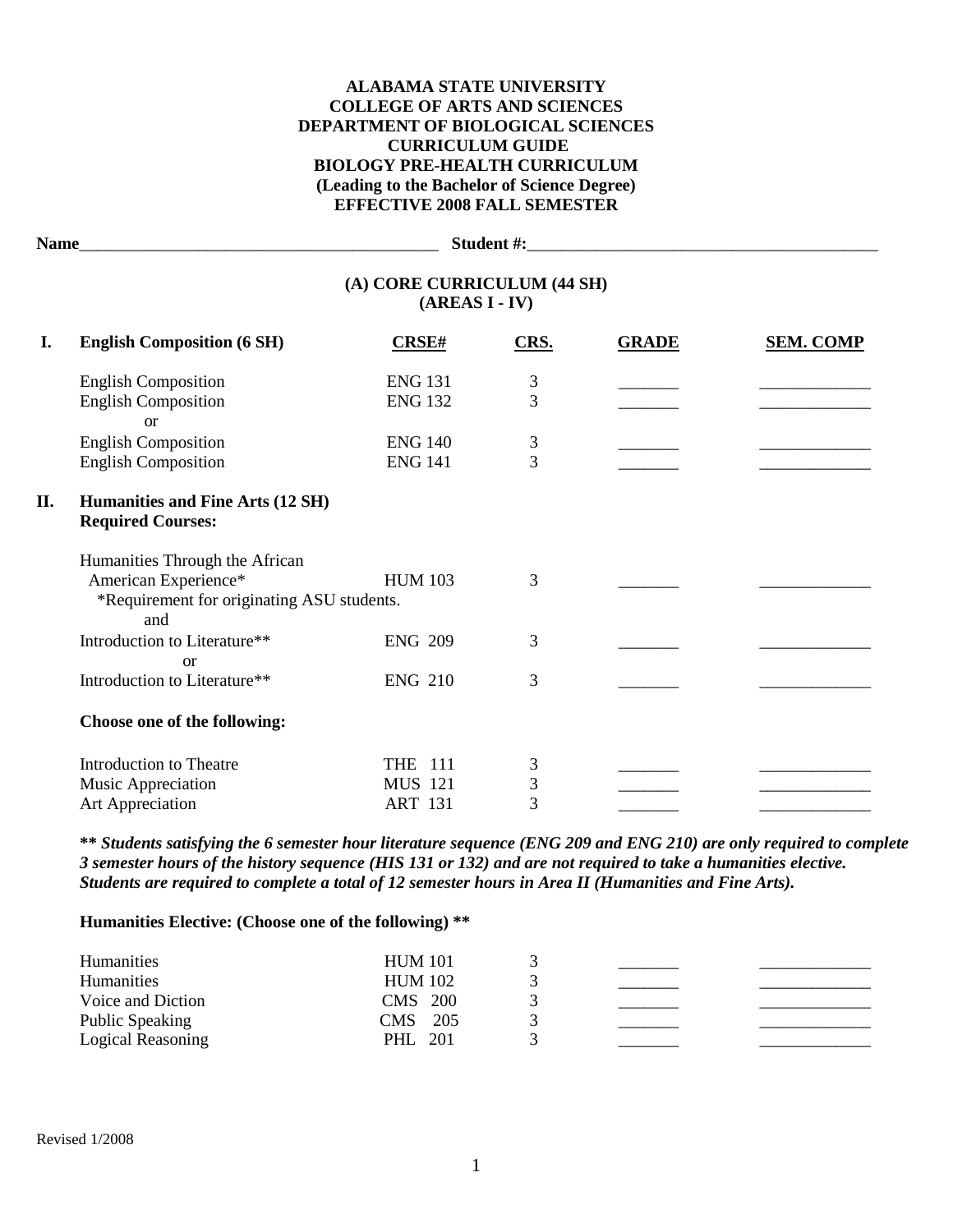|     |                                                                                | <b>CRSE#</b>   | CRS. | <b>GRADE</b> | <b>SEM. COMP</b> |
|-----|--------------------------------------------------------------------------------|----------------|------|--------------|------------------|
| Ш.  | <b>Natural Sciences and Mathematics (13 SH)</b><br>(A) Natural Sciences (8 SH) |                |      |              |                  |
|     | <b>General Biology</b>                                                         | <b>BIO</b> 127 | 4    |              |                  |
|     | <b>General Biology</b>                                                         | <b>BIO 128</b> | 4    |              |                  |
|     | (B) Mathematics and Computer Science (5 SH)                                    |                |      |              |                  |
|     | Pre-Calculus Trigonometry                                                      | <b>MAT 165</b> | 5    |              |                  |
|     |                                                                                |                |      |              |                  |
| IV. | History, Social, and Behavioral Sciences (12 SH)<br><b>Required Courses:</b>   |                |      |              |                  |
|     | World Geography*<br>and                                                        | GEO 206        | 3    |              |                  |
|     | World History**                                                                | <b>HIS</b> 131 | 3    |              |                  |
|     | World History**                                                                | HIS 132        | 3    |              |                  |

### **\* Requirement for originating ASU students.**

**\*\****Students satisfying the 6 semester hour history sequence (HIS 131 and 132) are only required to complete 3 semester hours of the literature sequence (ENG 209 and 210) and are only required to take one history, social and behavioral science elective. Students are required to complete a total of 12 semester hours in Area IV (History, Social and Behavioral Sciences)*

# **History, Social, and Behavioral Sciences Electives: (Choose two of the following)\*\***

| Societies Around the World                          | <b>ANT 113</b> |   |  |
|-----------------------------------------------------|----------------|---|--|
| Principles of Economics                             | ECO 251        | 3 |  |
| Introduction to Economics                           | <b>ECO 254</b> |   |  |
| American Government                                 | POS 207        |   |  |
| General Psychology                                  | <b>PSY 251</b> | 3 |  |
| Introduction to Sociology                           | <b>SOC</b> 110 |   |  |
| Orientation – Required of All Undergraduates (1 SH) |                |   |  |
| <b>Freshman Orientation</b>                         | ORI 100        |   |  |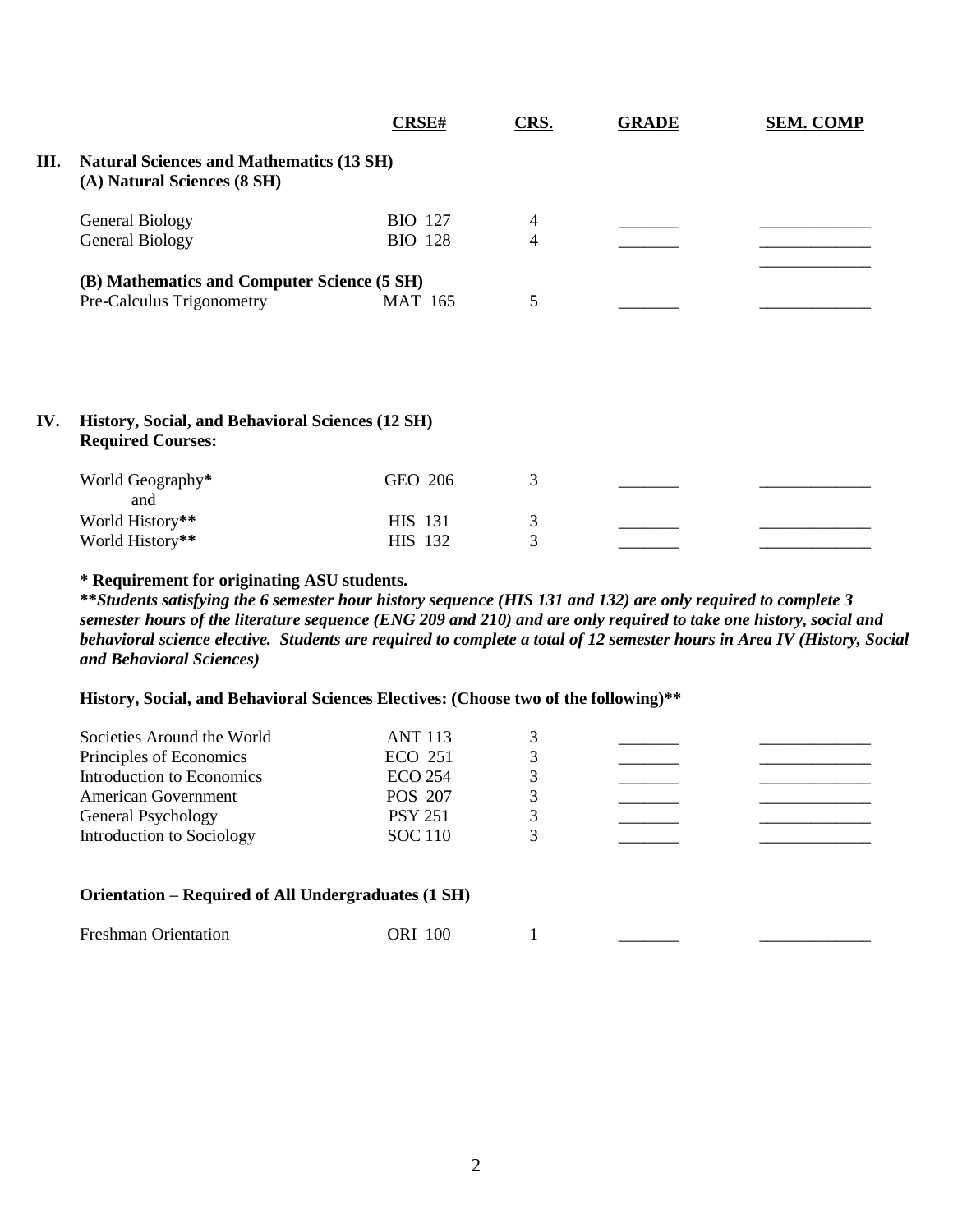## **B) PRE-PROFESSIONAL STUDIES (23 HRS) (AREA V)**

|    |                                         | CRSE#          | CRS.           | <b>GRADE</b> | <b>SEM. COMP</b> |
|----|-----------------------------------------|----------------|----------------|--------------|------------------|
| V. | Pre-Professional, Major Courses (23 SH) |                |                |              |                  |
|    | Calculus & Analytic Geometry            | <b>MAT 265</b> | 4              |              |                  |
|    | General College Chemistry I             | <b>CHE 141</b> | $\overline{4}$ |              |                  |
|    | General College Chemistry II            | <b>CHE 142</b> | 4              |              |                  |
|    | College Physics I                       | <b>PHY 206</b> | 4              |              |                  |
|    | College Physics II                      | <b>PHY 207</b> | 4              |              |                  |
|    | <b>Information System</b>               | $CIS$ 205      | 3              |              |                  |
|    | <sub>or</sub>                           |                |                |              |                  |
|    | Introduction to Computer<br>Science     | <b>CSC 210</b> |                |              |                  |

# **C) PROFESSIONAL – MAJOR FIELD CURRICULUM (55 SH) (AREAS VI - VII )**

# **VI. Required Major Courses (41 SH)**

|      | Intro to Health Professions             | <b>BIO 200</b> |   |  |
|------|-----------------------------------------|----------------|---|--|
|      | General Zoology                         | <b>BIO 240</b> | 4 |  |
|      | General Botany                          | <b>BIO 241</b> | 4 |  |
|      | Human Anatomy                           | <b>BIO 319</b> | 4 |  |
|      | <b>Human Physiology</b>                 | <b>BIO 320</b> | 4 |  |
|      | Gen. Microbiology                       | <b>BIO 323</b> | 4 |  |
|      | Cell Biology                            | <b>BIO 337</b> | 4 |  |
|      | Biological Techn. & Instrum.            | <b>BIO 350</b> | 4 |  |
|      | Molecular Bio. & Genetics               | <b>BIO 420</b> | 4 |  |
|      | Animal Histology                        | <b>BIO 421</b> | 4 |  |
|      | Immunology                              | <b>BIO 425</b> | 3 |  |
|      | Seminar in Biology                      | <b>BIO 450</b> |   |  |
|      |                                         |                |   |  |
| VII. | <b>Required Support Courses (14 SH)</b> |                |   |  |
|      | Organic Chemistry I                     | <b>CHE 211</b> | 5 |  |
|      | Organic Chemistry II                    | <b>CHE 212</b> | 5 |  |
|      | Biochemistry                            | <b>CHE 421</b> |   |  |
|      |                                         |                |   |  |

**TOTAL SEMESTER HOUR REQUIREMENTS\*\*\*\*\*\*\*\*\*\*\*\*\*\*\*\*\*\*\*\*\*\*\*\*\*\*\*\*\*\*\*\*\*\*\*\*\*\*\*\*\*\*\*\*\*\*\*\*\*\*\*\*\*\*\*\*\*122**